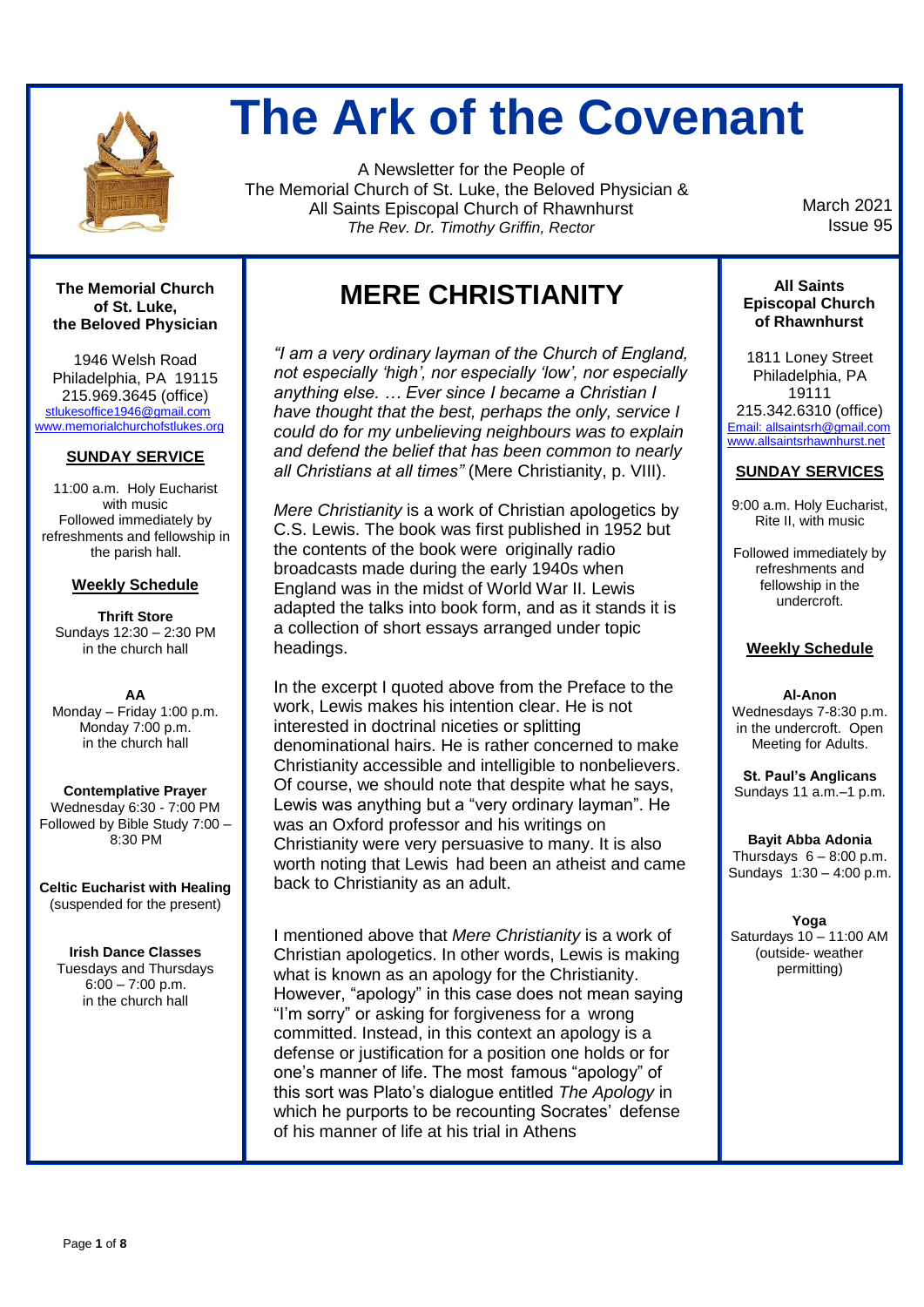# *Message from the Rector (continued)*

For the next few weeks, a few of us will be reading *Mere Christianity* together. I am inviting anyone who is interested to join us. Lewis is an engaging writer and his presentation is accessible for all of us, and the book is readily available from many online booksellers. My plan is to keep this simple. We will not meet on Zoom or any of the other platforms. Instead, beginning on Monday, March 1st I will (try) to send out an email with a few questions to consider for the essay in question. As I mentioned, the essays are short, so reading one each day (Monday through Friday) is very doable. But this is low impact, so if you miss a day, no sweat.

In addition, in a few weeks, Alex Palma has arranged to broadcast the movie *Shadowlands*, which is a movie (probably from the 80s or 90s) starring Anthony Hopkins as C.S. Lewis and Debra Winger as his wife.

If you are interested in reading a long with us, please get a hold of a copy of Mere Christianity and send your email address to me (and to [stlukesoffice1946@gmail.com\)](mailto:stlukesoffice1946@gmail.com) and I will add you to the list of email recipients. Then, should you be inspired you can post your insights or questions for that day's reading.

Let me know if you have any questions about this.

God Bless, Fr. Tim

# *Message from Sebrom Morris, Junior Warden All Saints*

### **THE BEATITUDE MADE SIMPLE**

Jesus Sermon on the Mount - Matthew Chapter 5, Verses 3 to 12

• Happy is the person who realizes that they need a Savior because they cannot save themselves, for the kingdom of Heaven is theirs.

• If you are sad because of bad things that happened you can still be content, because Jesus will comfort you.

• Happy is the person who can control their emotions, for they will be rewarded.

• Happy are the people who want to do the right and know God more than anything else, for God will give them what they want most.

• Happy are the people who are kind and forgiving to other people, for they will be shown kindness and forgiveness too.

• Happy are the people who not only change their actions and what they do and how they act on the outside, but also change their heart on the inside and how they feel, for they will see God.

• Happy are the people who work to make peace and good for others, for they will be called children of God.

• People who are hurt, suffer or are treated badly because they have done right, can be happy knowing that they will have the kingdom of Heaven to look forward to.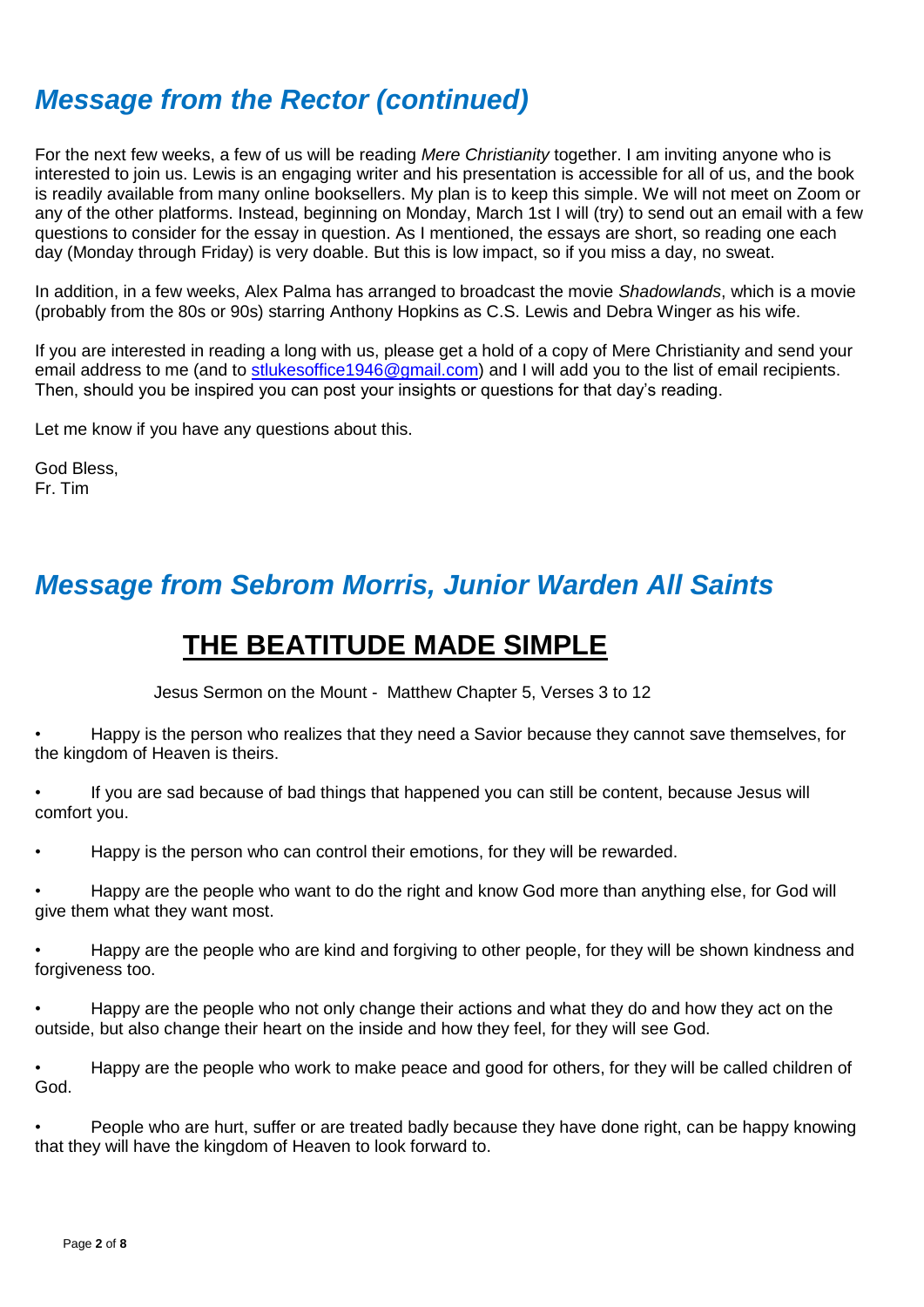• You can be happy when people make fun of you, hurt you or say things that are mean and wrong against you because of Jesus. Be excited and happy because just like the other heroes of the Bible, your reward is going to be great when you get to HEAVEN!

| <b>Happy Birthday!</b>    |                        |    |                         |    |                         |    |                   |
|---------------------------|------------------------|----|-------------------------|----|-------------------------|----|-------------------|
| <b>All Saints - March</b> |                        |    |                         |    |                         |    |                   |
|                           | Dale Leiby             | 13 | Lisa Bachman            | 19 | Alexandra York          | 23 | Doreen Eagles     |
|                           | <b>Curtis Griffin</b>  | 14 | Denise Sarber           | 20 | Abigail York            | 23 | Kenneth King      |
|                           | Robert Kessler         | 16 | <b>Hunter Meisner</b>   | 21 | Patricia Eagles         | 25 | Linda Colwell     |
| <b>St. Luke - March</b>   |                        |    |                         |    |                         |    |                   |
| $\overline{2}$            | <b>Allen Canty</b>     | 10 | <b>Charlotte Miller</b> | 20 | George Rutter           | 26 | Genevieve Scott   |
| 4                         | Kathy Cook             | 11 | Emma Clare Sharkey      | 20 | <b>Frank Lafferty</b>   | 26 | Stephen M. Krisch |
| 7                         | Christopher            | 13 | Adama Sirleaft          | 23 | <b>Grace Shahene</b>    | 27 | Doreen Gulley     |
| 9                         | Laura Duncavage        | 15 | <b>Betty Shifflett</b>  | 23 | John Brambilla          | 29 | Joseph Runewicz   |
| 10                        | <b>Florence Forbes</b> | 15 | Laura Kriss             | 23 | <b>Matthew Kakareka</b> |    |                   |



### **CAPITAL IMPROVEMENT FUND**

St. Luke's and All Saints are facing considerable expenses in the near future to maintain our buildings and grounds. The Vestry is asking each family that is able to contribute to the Capital Improvement Fund to help offset some of these costs.

**St Lukes: asking for \$25 per quarter (\$100 annually) All Saints: asking for \$10 per month** (of course, anything you are able to give is greatly appreciated)

# **ANNOUNCEMENTS**

**Ark Submissions** – Please send any articles or news that you would like included in the Ark to the Church Secretary at **[stlukesoffice1946@gmail.com](mailto:stlukesoffice1946@gmail.com)** no later than noon on Monday, February 22nd; the March Ark will be emailed and in church mailboxes by Sunday, February 28th.

**Pastoral Concerns** – Please contact Father Tim.

**Vestry Meetings** – St. Luke's: Monday, March 1st at 7:00 p.m.; All Saints: Monday, March 15<sup>th</sup> at 7:00 p.m.

**Annual Meetings** – St. Luke's: Sunday, March 14th at 1:00 p.m.; All Saints: Sunday, March 21st at 1:00 p.m.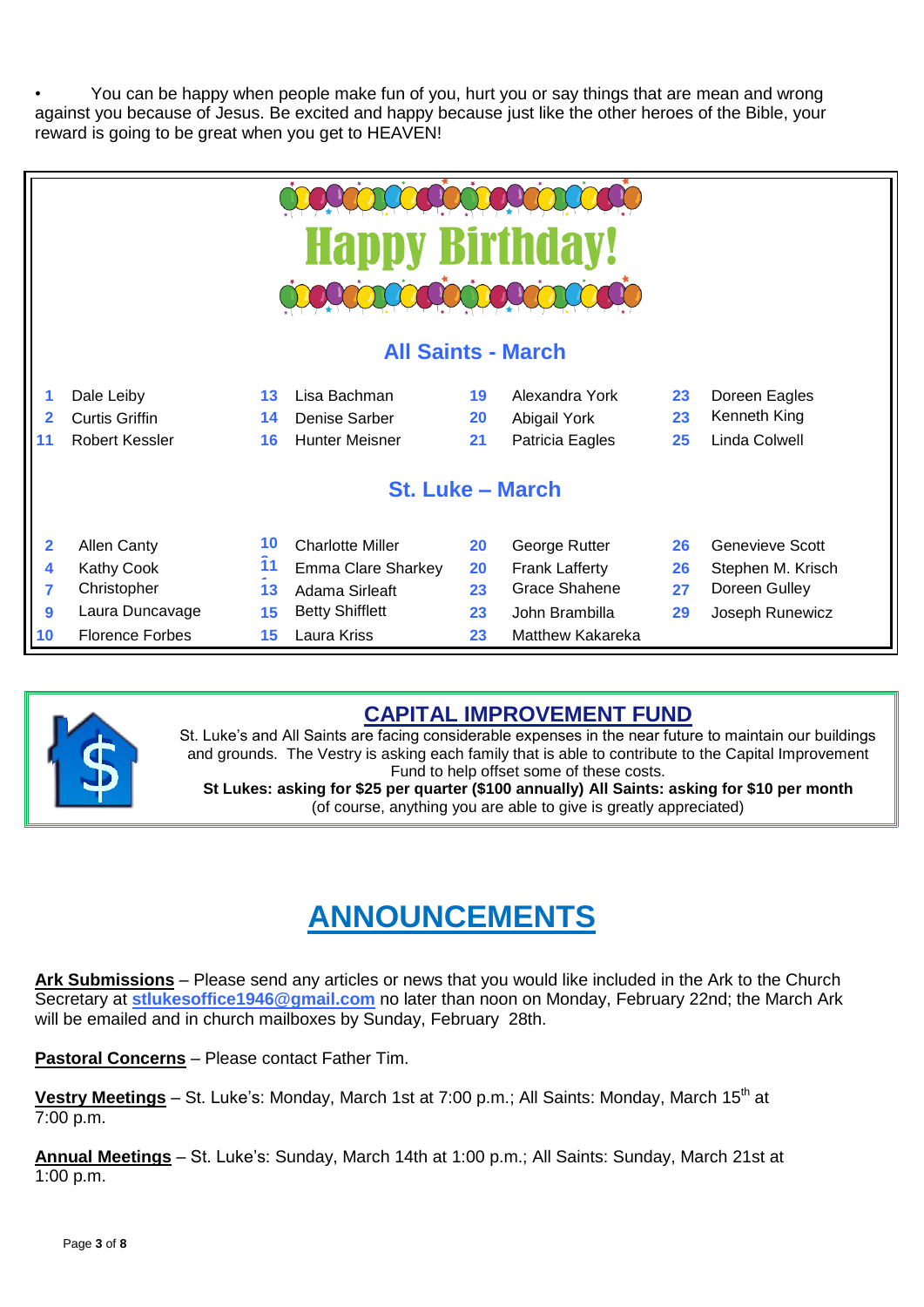**Compline** - Please consider joining us for Compline, which is held each night (Monday through Friday) at 8:30 p.m.. It is a beautiful prayer that lasts about 10 minutes. If you are interested in joining, please let Father Tim know.

**Jean Zekas** - Jean, a member of All Saints Parish, is in rehabilitation at Majestic Oaks Rehabilitation and Nursing Center. If you would like to send Jean a card, her address is:

Majestic Oaks Rehabilitation and Nursing Center, Room 221 333 Newtown Road Warminster, PA 18974

**Oak Street Health** - Oak Street Health, doctors for adults on Medicare, is focusing on vaccinating patients and community members who live near our center and who are 65+ in age. Oak Street has begun offering COVID-19 vaccinations, by appointment only, at:

Oak Street Health – Roosevelt 2311 Cottman Avenue, Suite 71 Philadelphia, PA 19149 215-647-0383 oakstreethealth.com



### **Prayer Requests**

**St. Luke's Prayer List-** The prayer list is now being updated monthly**.** Please email **all** requests to **Caroline Cotugno** [\(pinevalleyfan@aol.com\)](mailto:pinevalleyfan@aol.com) **and cc. Terry Weikel** [\(stlukesoffice1946@gmail.com\)](mailto:stlukesoffice1946@gmail.com). You may also see Caroline in church or write in the book located at the church entrance, whenever indoor church services resume. **Member Requests**: please let us know when you need prayers, but also when you need to come off the prayer list. **Non Member Requests:** Please make your requests monthly, as names will be removed at the end of the month unless notification is received. **Please submit all April prayer requests by Monday, March 22nd and the list will be updated by Sunday, March 29th.** Please note, as per Father Tim's request, we are only accepting names for the prayer lists, rather than praying for groups of people.

*"Prayer is the movement of the heart of a person toward God; a movement that in a sense is within God - God in the heart sharing its life with God the Creator of all life." - Howard Thurman*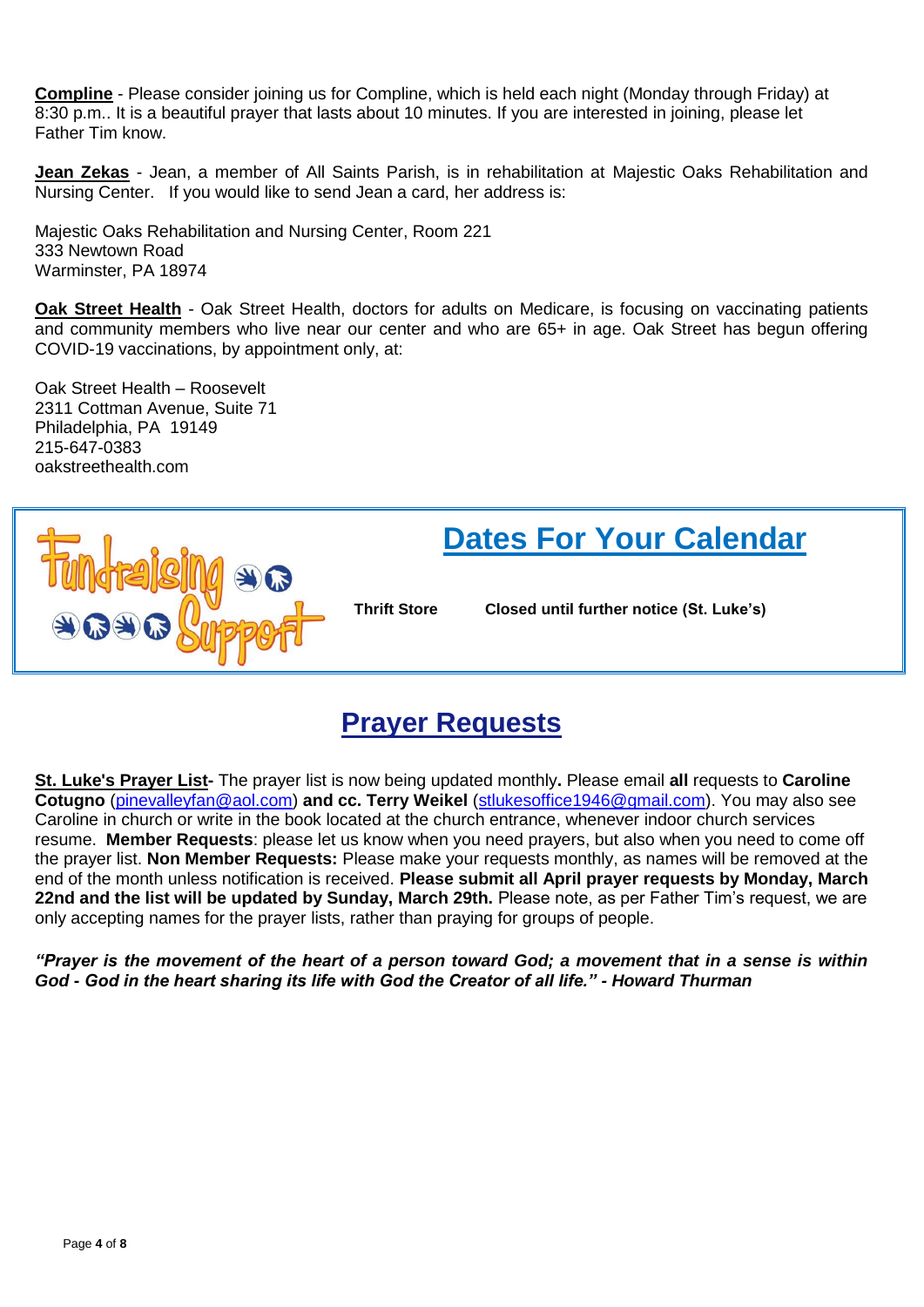#### **All Saints, Rhawnhurst**



Dawn Bachman **Regina Domanico** Denise Lalka Kula Benjamin Dorothy Dungan Joseph Marco Wayne Bindernagle **Natricia Ellis** Marion Morabito Marianne Black Jamie Campbell Diane Celotto Linda Colwell Harry Coraluzzi **Mike Kelly** The Robinsons Patsy Craig Sara Dean

Ruth Doe **Judy Kolaris** 

All of the families who lost loved ones to Covid-19.

Fr. Tim Griffin Massa Hunder Noai Karpe Ray Kaspar Lisa Kimball Ken King

All of the victims who succumbed to Covid-19. Fr. Jim Morris Sebrom T. Morris III Walter Morris Eric Nason Nancy Strang Jean Zekas



**Wendy** Vince Vernon Mark

### **St. Luke's**

Genevieve Scott Renato Cavaliere Nancy M. Wright Fr. Tim Ruth Fischer Walburta Nelson Llyn Carter Laure Padian<br>Joe Hanis Bob Baur JoAnn Runewicz Barbara Kaufold Joe Hanis **Bob Baur** Baufold Barbara Kaufold Barbara Kaufold Barbara Kaufold Barbara Kara Kare Kare Kare Kare K Charlene Segal Meaghan Kriss June Mueller Rosa Michnya Caroline Cotugno Nancy Orlando Patricia Gantz Susana Navarro Carol Mitchell Dolores Howard Linda Roussis Charlene Segal Marge Sharples. Deneen Raysor Rita Smith George Mitchell Herb Rolland Eileen Tabitha Gerry **Gerry Manufation** Justin & Emily **Denise** Augustine Peggy Becca Evie Constance Karen Pam Ed **Tim** Roger Earl Sabrina Emani & Erica Marsha James Robert Anita Elizabeth Kathleen Steven **Anna** Patricia Ruth Stella John Ricky Caylee William Tracy Betsy Minerva Shane Suzanne Michelle Connie Janine Carol Reethi Vasu Meena Kala

Audrey Aissie **Merrie** Warren

Elaine Woods Gregory Park Elaine Black Alan Wilkinson R. Lee Kostic Bob Carter Rose Whaley Anna M. Pascarella <br>Jackie Oxenford Charlene Segal Meaghan Kriss June Mueller Patricia Cellini Don Shifflett Aurelia Thorpe Thomas Duncavage Kali Karen **Othniel** Madu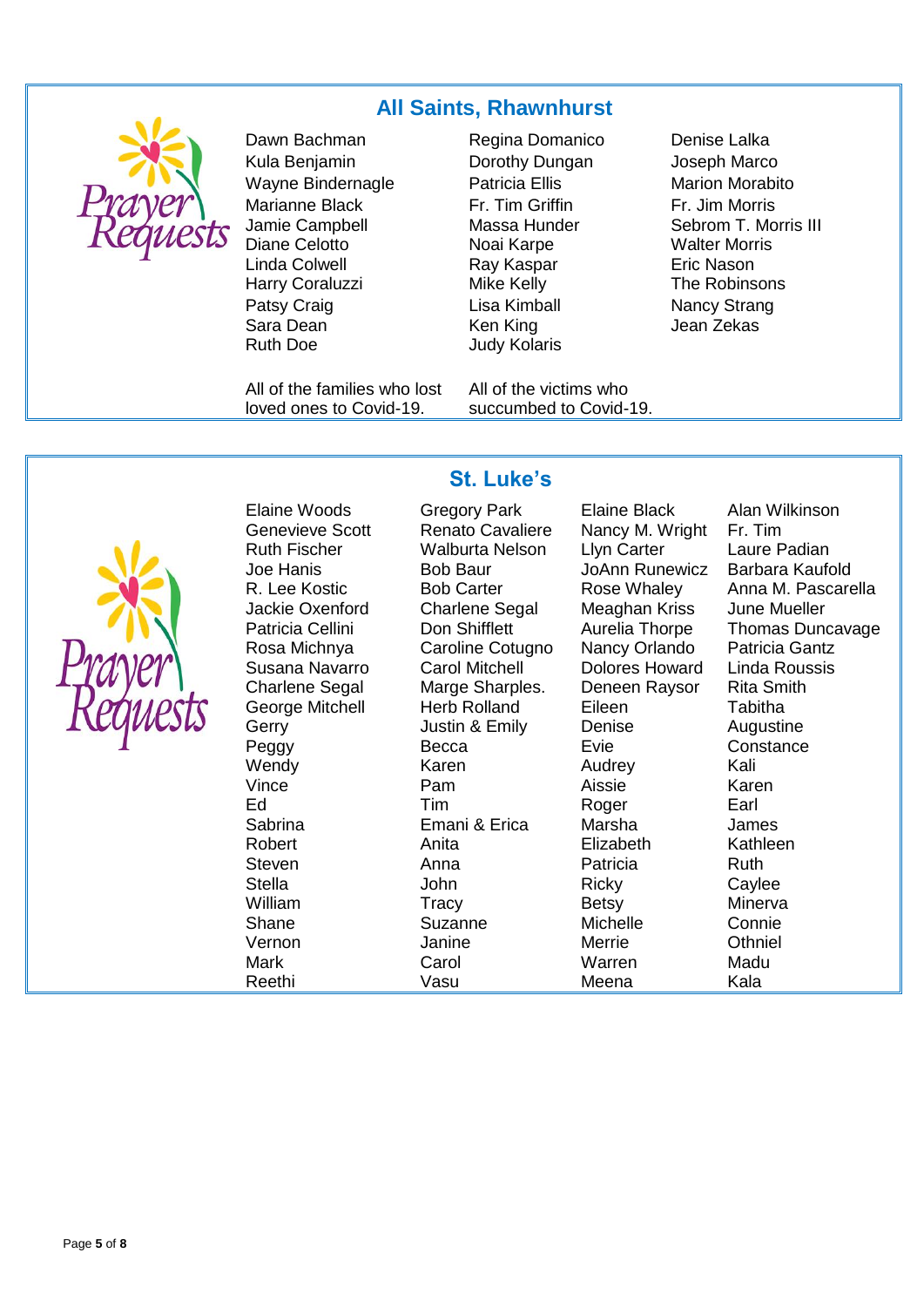## *Message from Caroline Cotugno, St. Luke's*



"I arise today Through the strength of heaven; Light of the sun, Splendor of fire, Speed of lightning, Swiftness of the wind, Depth of the sea, Stability of the earth, Firmness of the rock.

I arise today Through God's strength to pilot me; God's might to uphold me, God's wisdom to guide me, God's eye to look before me, God's ear to hear me, God's word to speak for me, God's hand to guard me, God's way to lie before me, God's shield to protect me, God's hosts to save me

Afar and anear, Alone or in a multitude. Christ shield me today Against wounding

Christ with me, Christ before me, Christ behind me, Christ in me, Christ beneath me, Christ above me, Christ on my right, Christ on my left, Christ when I lie down, Christ when I sit down, Christ in the heart of everyone who thinks of me, Christ in the mouth of everyone who speaks of me, Christ in the eye that sees me, Christ in the ear that hears me.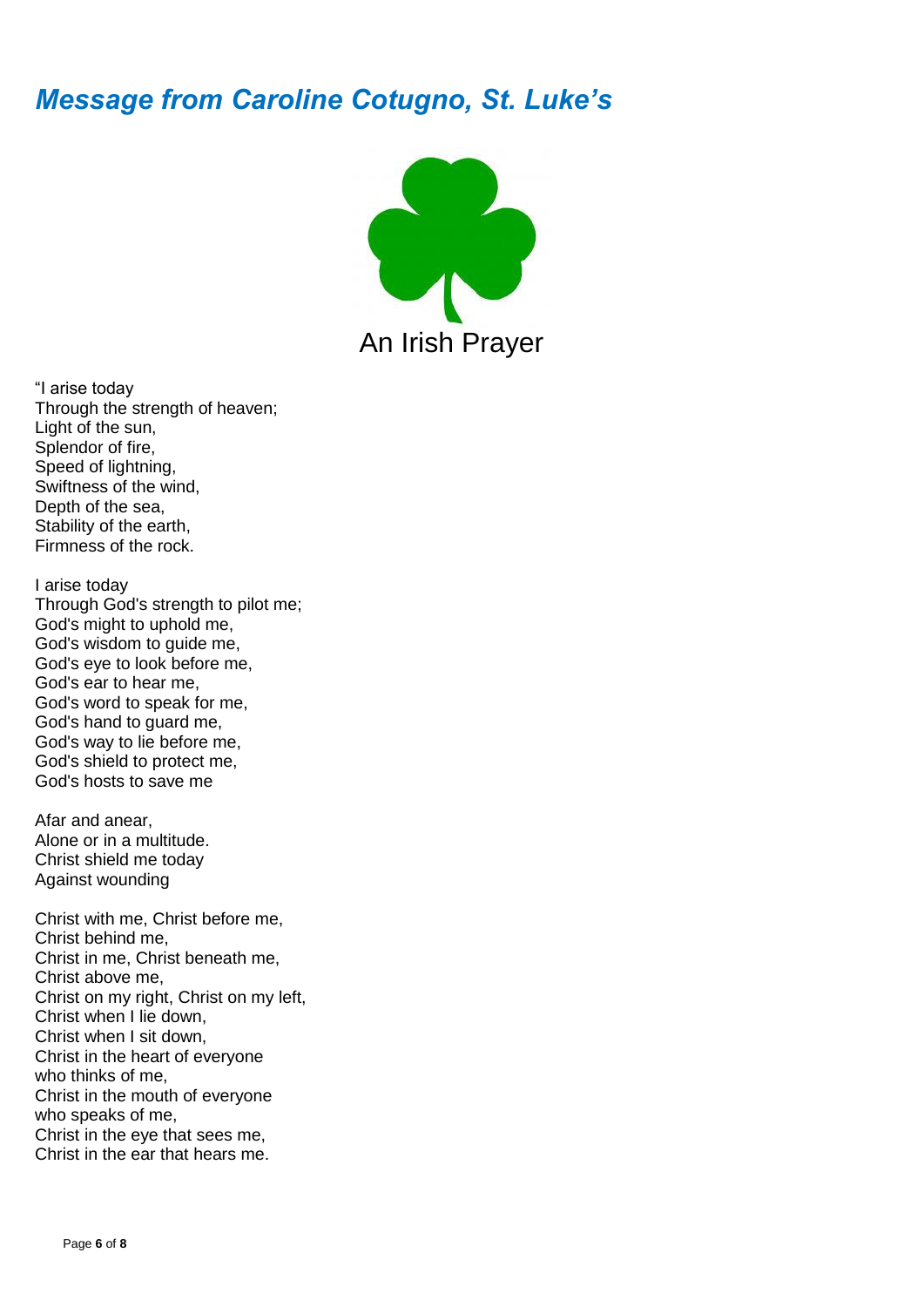I arise today Through the mighty strength Of the Lord of Creation."

- Anonymous